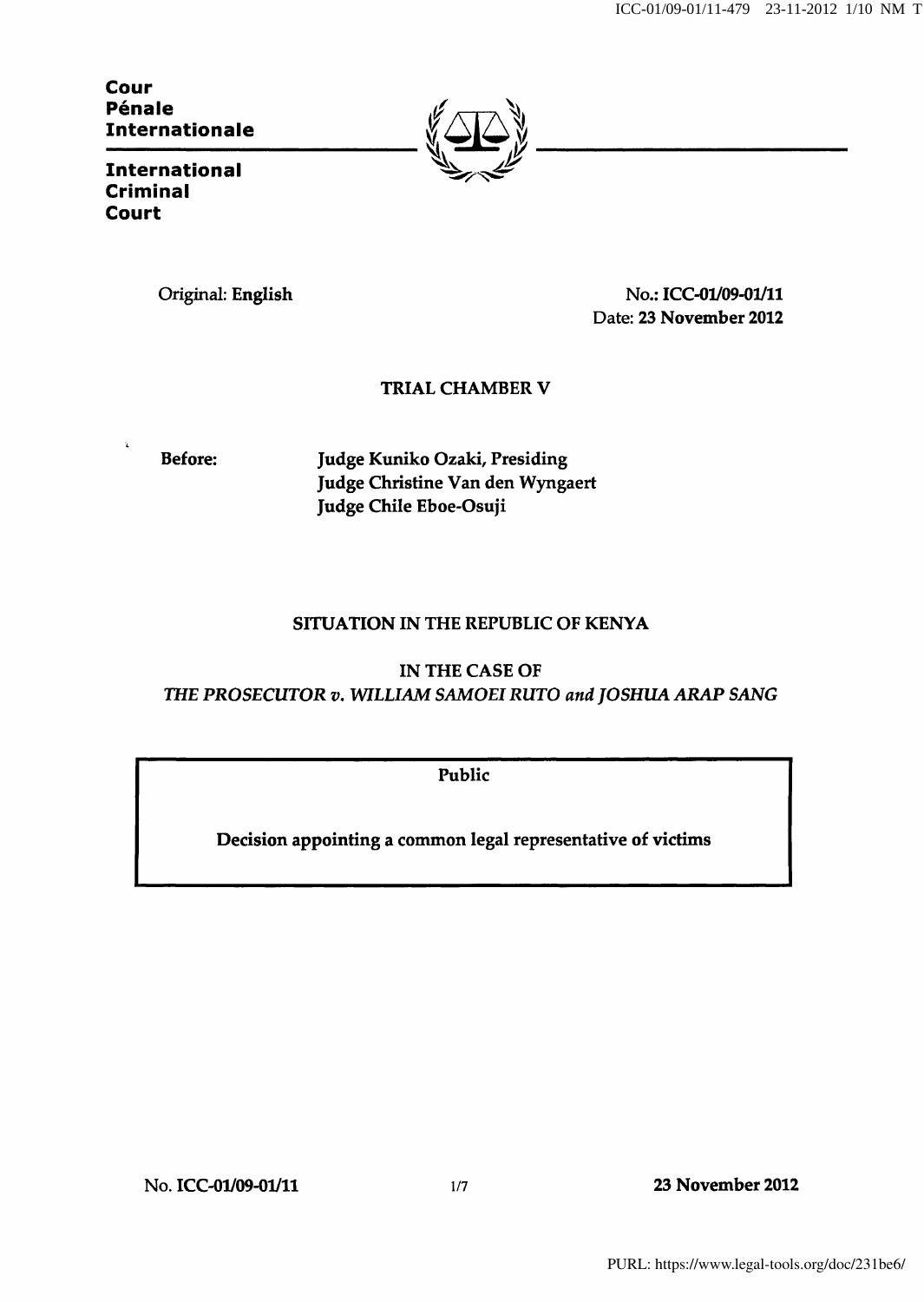Decision to be notified, in accordance with Regulation 31 of the Regulations of the Court, to:

| The Office of the Prosecutor<br>Ms Fatou Bensouda                                | <b>Counsel for William Samoei Ruto</b><br>Mr Kioko Kilukumi Musau<br>Mr David Hooper            |
|----------------------------------------------------------------------------------|-------------------------------------------------------------------------------------------------|
|                                                                                  | <b>Counsel for Joshua Arap Sang</b><br>Mr Joseph Kipchumba Kigen-Katwa<br>Mr Joel Kimutai Bosek |
| <b>Legal Representatives of Victims</b><br>Ms Sureta Chana<br>Mr Wilfred Nderitu | <b>Legal Representatives of Applicants</b>                                                      |
| <b>Unrepresented Victims</b>                                                     | <b>Unrepresented Applicants for</b><br>Participation/Reparation                                 |
| The Office of Public Counsel for<br><b>Victims</b><br>Ms Paolina Massidda        | The Office of Public Counsel for the<br>Defence                                                 |
| <b>States Representatives</b>                                                    | <b>Amicus Curiae</b>                                                                            |
| <b>REGISTRY</b>                                                                  |                                                                                                 |
| Registrar<br>Ms Silvana Arbia                                                    | <b>Deputy Registrar</b>                                                                         |
| <b>Victims and Witnesses Unit</b>                                                | <b>Detention Section</b>                                                                        |
| <b>Victims Participation and Reparations</b><br><b>Section</b>                   | <b>Others</b>                                                                                   |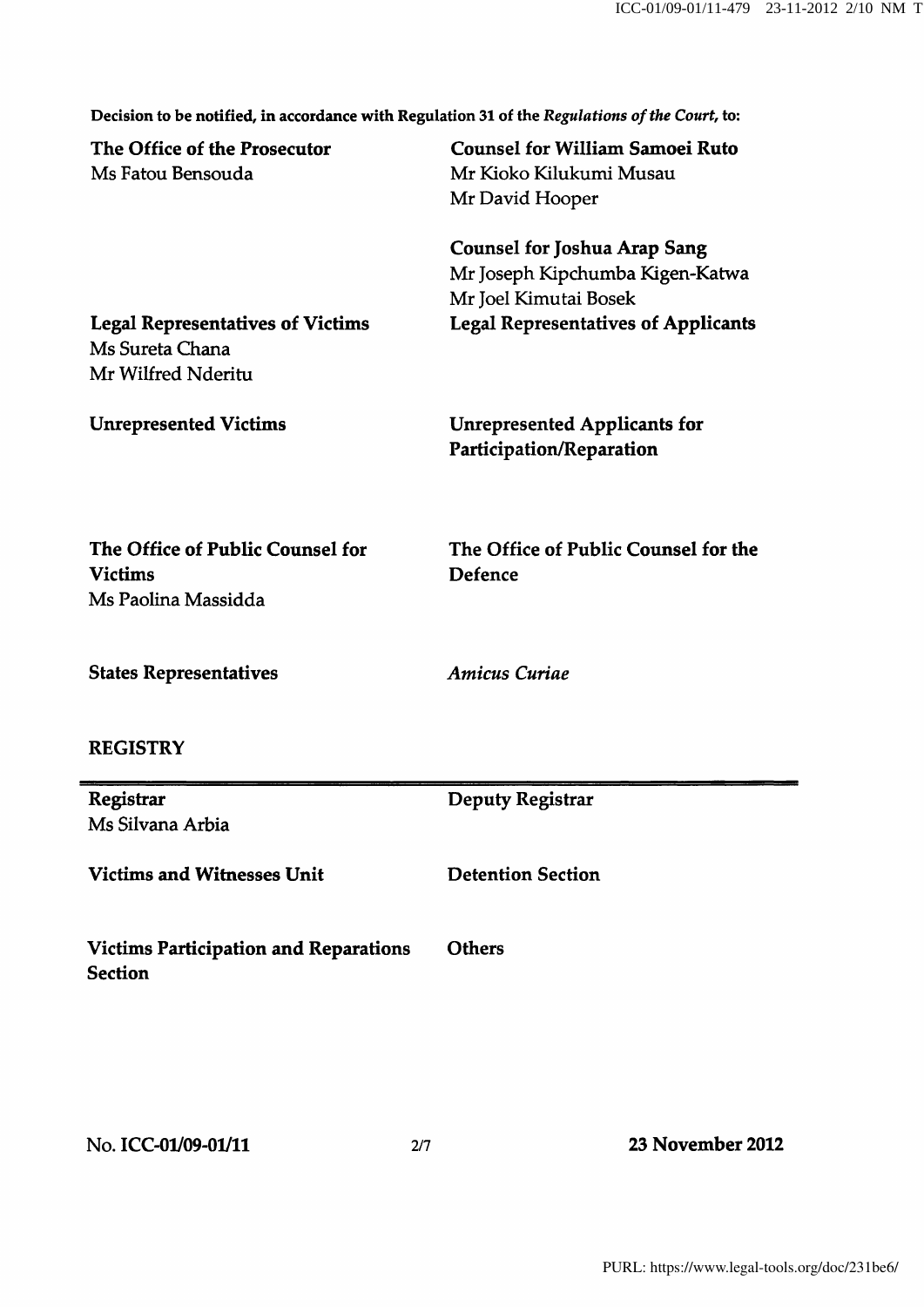Trial Chamber V (''Chamber") of the International Criminal Court in the case of The Prosecutor v. William Samoei Ruto and Joshua Arap Sang {''Ruto and Sang case"), pursuant to Article 68(3) of the Rome Statute ("Statute"), Rule 90 of the Rules of Procedure and Evidence ("Rules"), Regulations 67 and 80 of the Regulations of the Court ("Regulations") and Article 17(l)(c) of the Code of Professional Conduct for Counsel renders the following Decision appointing a common legal representative of victims.

- 1. On 3 October 2012, the Chamber issued its Decision on victims' representation and participation ("Decision"), establishing the procedure and modalities for the representation and participation of victims in the Ruto and Sang case, setting criteria and providing guidelines to the Registry for the selection of a common legal representative for the trial phase of the case, and directing the Registry to submit a recommendation for the position of common legal representative to the Chamber within 30 days.<sup>1</sup> The Chamber also requested the Registry and the Office of Public Counsel for Victims ("OPCV") to consult and submit, within 14 days, a joint proposal on the responsibilities and effective functioning of the new system of common legal representation.<sup>2</sup>
- 2. On 17 October 2012, the Registry and the OPCV each filed separate reports with the Chamber, submitting that they were unable to reach agreement regarding the division of responsibilities and effective functioning of the common legal representation system.<sup>3</sup>

 $^{1}$  ICC-01/09-01/11-460.

 $2$  ICC-01/09-01/11-460, page 33.

 $3$  OPCV's Proposal on the Division of Responsibilities and Effective Functioning of the Common Legal Representation System, 17 October 2012, ICC-01/09-01/11-462 with Public Annex and Registry's Proposal on the Division of Responsibilities and Effective Functioning of the Common Legal Representation System, 17 October 2012, ICC-01/09- 01/11-463 with confidential annex 1, confidential  $ex$  parte annex 2 and public annexes 3 and 4.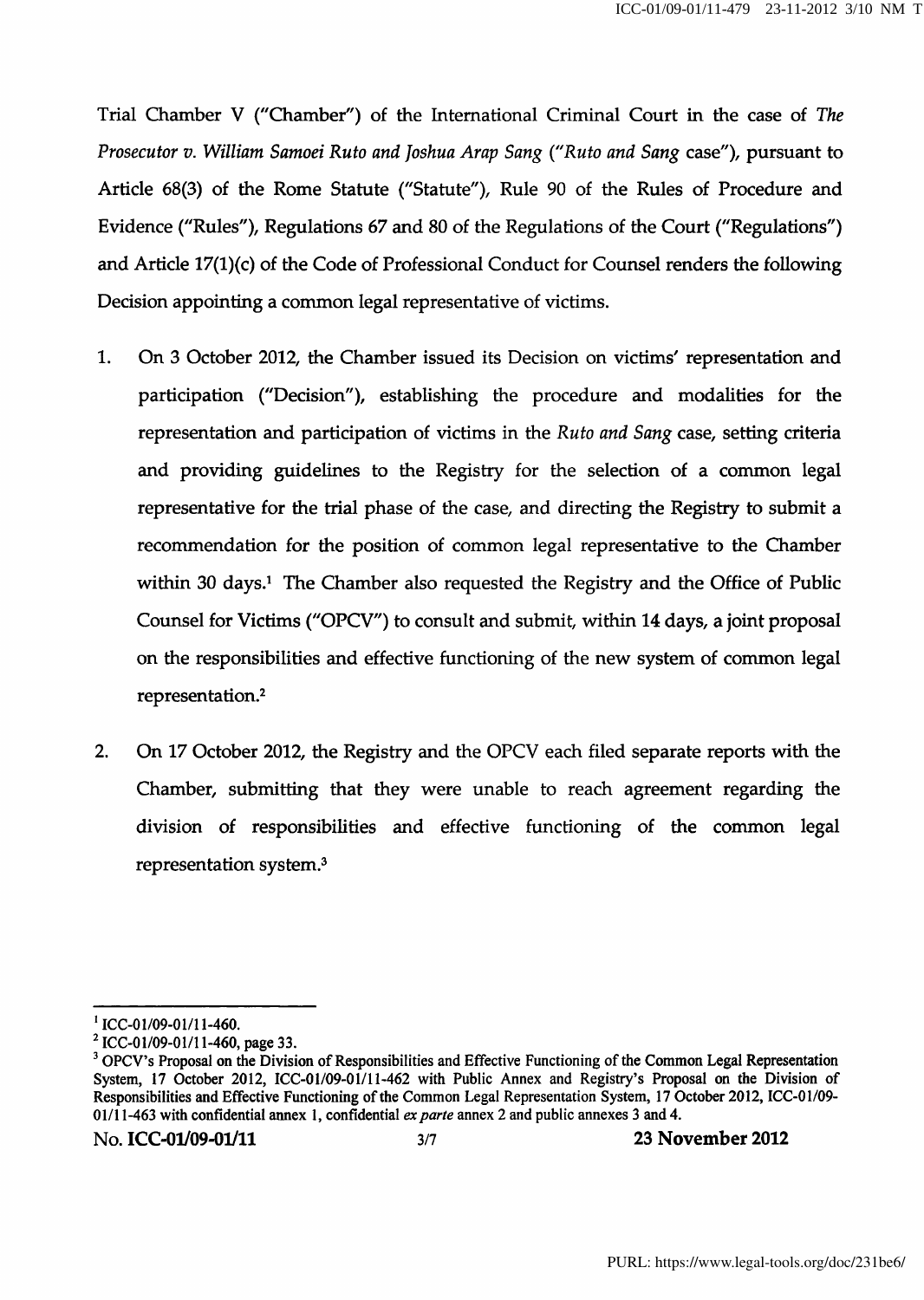- 3. On 5 November 2012, after conducting its selection process, the Registry filed its recommendation for the position of common legal representative of victims.<sup>4</sup> The Registry also reported the steps taken during the selection process in order to arrive at its recommendation, including (i) a request for expression of interest sent to all lawyers on the Registry list of counsel and to the Law Society of Kenya; (ii) an initial review of the candidates who provided the information requested; (iii) an evaluation of written answers to questions on their proposed approach to the legal representation of victims; and (iv) a telephone interview.<sup>5</sup>
- 4. With regard to the current common legal representative of victims, Ms Sureta Ghana, who was interviewed on the same basis as the other shortlist candidates, the Registry reported that she confirmed that she remained interested and available to represent victims in the case but indicated that she was unable to relocate to Kenya during the trial.^ Ms Ghana additionally submitted that she did not beheve that it was desirable for the common legal representative to be based in Kenya and that she could carry out her duties as common legal representative without maintaining a personal presence there.<sup>7</sup> The Registry concluded that Ms Chana remained a "strong and suitable candidate" but questioned whether her unwillingness to maintain an ongoing personal presence in Kenya would "render the entire system envisaged by the Chamber unworkable."<sup>8</sup> Accordingly, the Registry recommended Ms Chana to the Chamber as a "viable option" and proposed an alternative candidate in the event that the Chamber determined that an ongoing presence in Kenya was a mandatory requirement.<sup>9</sup>

## No. ICC-01/09-01/11 4/7 23 November 2012

<sup>&</sup>lt;sup>4</sup> Recommendation for the position of Common Legal Representative of victims, 5 November 2012, ICC-01/09-01/11-467 with public annex 1 and confidential ex parte annexes 2, 3 and 4.

 $^5$  ICC-01/09-01/11-467, paras 1 - 13.

 $^6$  ICC-01/09-01/11-467, paras 14 - 15 and ICC-01/09-01/11-467-Conf-Exp-Anx2.

 $^7$  ICC-01/09-01/11-467-Conf-Exp-Anxs 2 and 3.

 $8$  ICC-01/09-01/11-467-Conf-Exp-Anx3, para. 6.

<sup>^</sup> ICC-01/09-01/1 l-467-Conf-Exp-Anx3, para. 13.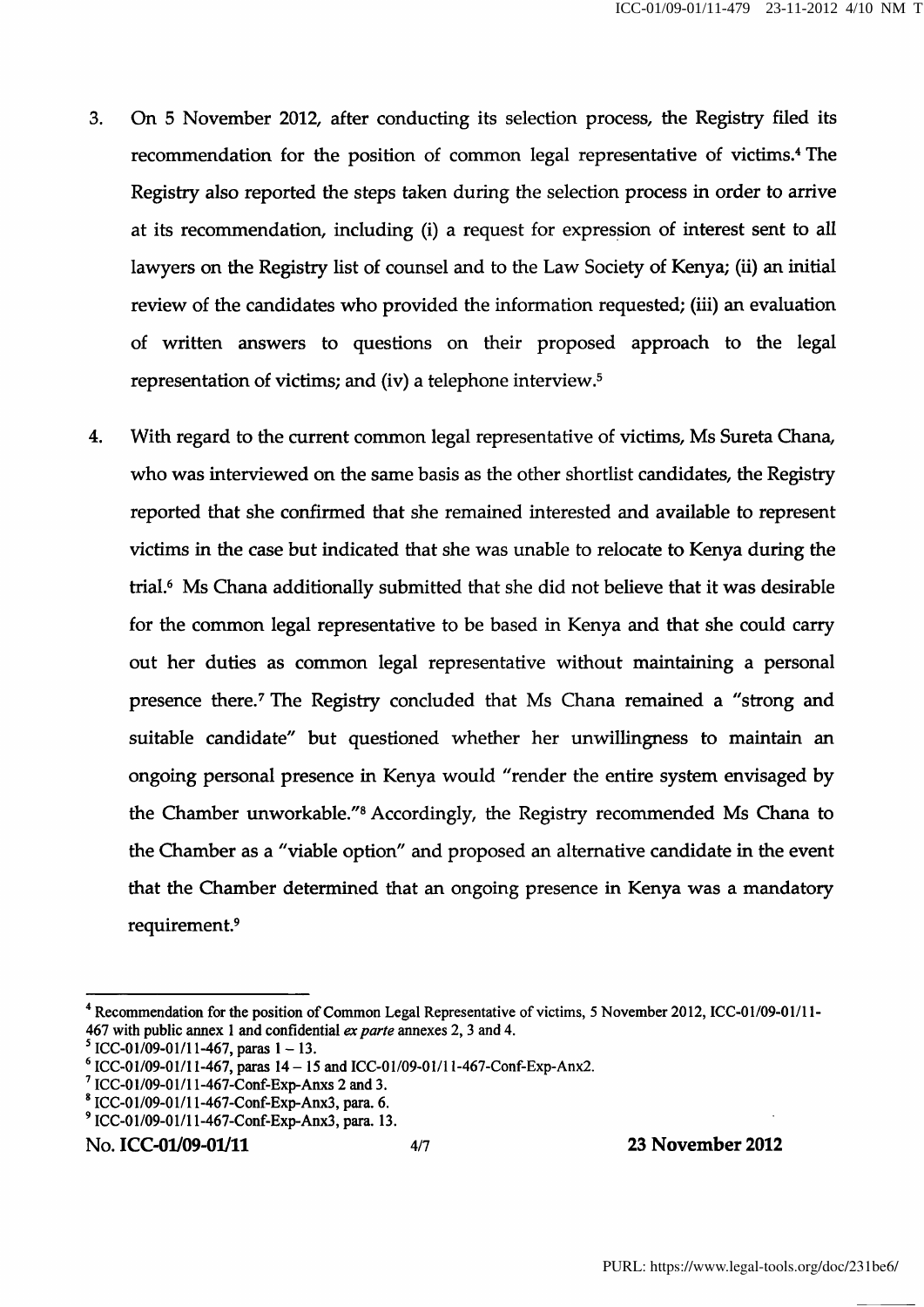- 5. The Chamber has considered Ms Ghana's application and noted her submissions regarding the requirement to be based in Kenya. The Chamber re-iterates that it considers this requirement to be very important to the overall functionality of the role envisaged for the common legal representative in the new system established by the Chamber in its Decision.<sup>10</sup> For this reason, the Majority, Judge Eboe-Osuji dissenting, concludes that whilst Ms Ghana demonstrates the required skills, knowledge and experience required for the position, her application cannot be accepted. The Chamber expresses its gratitude to Ms Ghana for her service to the case thus far.
- 6. The alternative candidate proposed to the Chamber for the position of common legal representative is Mr Wilfred Nderitu. The Registry states that Mr Nderitu fulfils all of the criteria set out in the Decision and is willing to maintain an ongoing presence in Kenya.<sup>11</sup> The Registry has also provided the Chamber with Mr Nderitu's curriculum vitae and expression of interest.<sup>12</sup> The Chamber notes that Mr Nderitu has direct relevant experience for the position, including familiarity with international criminal law practice, knowledge of Kenya, familiarity with the case and experience in interacting with victims, including in the context of the post-election violence in Kenya.
- 7. On the basis of the criteria identified by the Chamber in its Decision and upon evaluation of the personal information and professional skills of Mr Nderitu, the Majority hereby decides to appoint Mr Wilfred Nderitu as common legal representative of all victims in the Ruto and Sang case.
- 8. With respect to the assistance to be provided by the OPCV to the common legal representative, it is the Chamber's view that victims should benefit from the highestquality representation that is possible in the circumstances – both generally and in the

```
No. ICC-01/09-01/11 5/7 5/7 23 November 2012
```
 $^{10}$  ICC-01/09-01/11-460, para. 60.

 $^{11}$  ICC-01/09-01/11-467-Conf-Exp-Anx3, paras 10 - 12.

 $^{12}$  ICC-01/09-01/1 l-467-Conf-Exp-Anx4.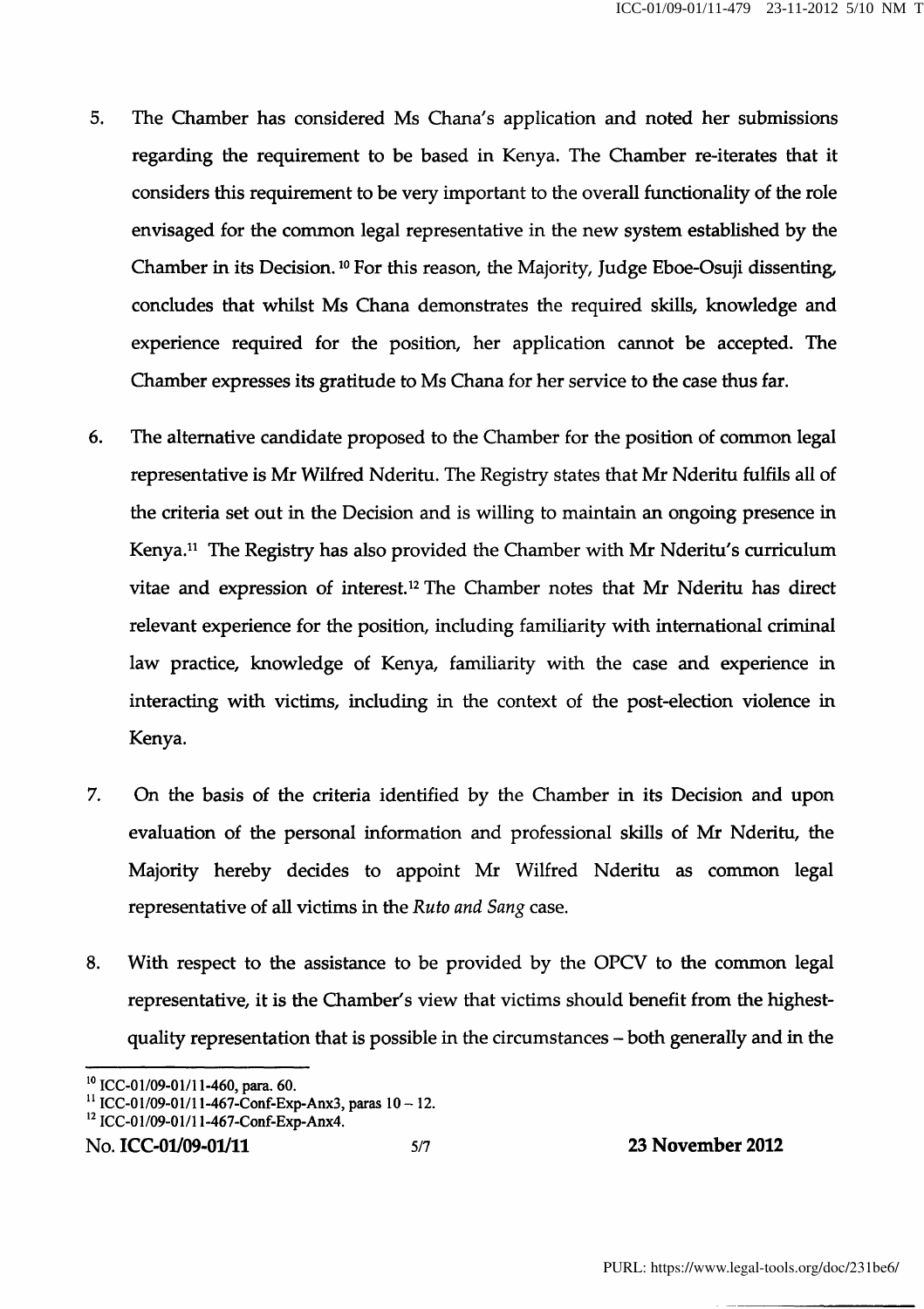courtroom. It is that consideration that primarily guides the Chamber's appointment of common legal representative for victims. It is neither the Chamber's desire nor intent to appoint such counsel and yet prevent him or her from representing victims in the manner warranted by their best interests, including making such appearances in the courtroom that are necessary in the circumstances. But the representation of the best interest of the victims will in many cases require that the common legal representative be in the field attending to the best interests of victims, while court proceedings are in progress. In such situations, it will be necessary for the common legal representative to be represented by members of the OPCV. The Chamber observes that the Registry appears to have interpreted the Decision to require the OPCV to provide staff fulfilling the qualifications of "counsel" within the meaning of Regulation 67 of the Regulations.<sup>13</sup> The Chamber notes that, according to the Decision, the OPCV "will be acting on behalf of the Common Legal Representative when appearing before the Chamber".<sup>14</sup> Equally, the Chamber recalls that the Decision provides for the common legal representative to appear in person upon request and at critical junctures involving victims' interests. As such, the Chamber is of the view that although the representative or representatives of the OPCV acting on behalf of the common legal representative in Court should have significant relevant courtroom experience, the representative or representatives of the OPCV need not fulfil the requirements of "counsel" within the meaning of Regulation 67 of the Regulations. Instead, at a minimum, they should fulfil the requirements for assistant counsel under Regulation 68 of the Regulations and Regulation 124 of the Regulations of the Registry.<sup>15</sup> In such instances, the rule of 10-year post qualification standing prescribed in Regulation 67 should not operate to prevent any OPCV staff member from appearing on behalf of the common legal representative any more than the 10-year

### No. ICC-01/09-01/11 6/7 23 November 2012

<sup>&</sup>lt;sup>13</sup> ICC-01/09-01/11-463, paras 12 - 20.

<sup>&</sup>lt;sup>14</sup> ICC-01/09-01/11-460, para. 44.

<sup>&</sup>lt;sup>15</sup> See ICC-01/09-01/11-462, paras 18 - 19.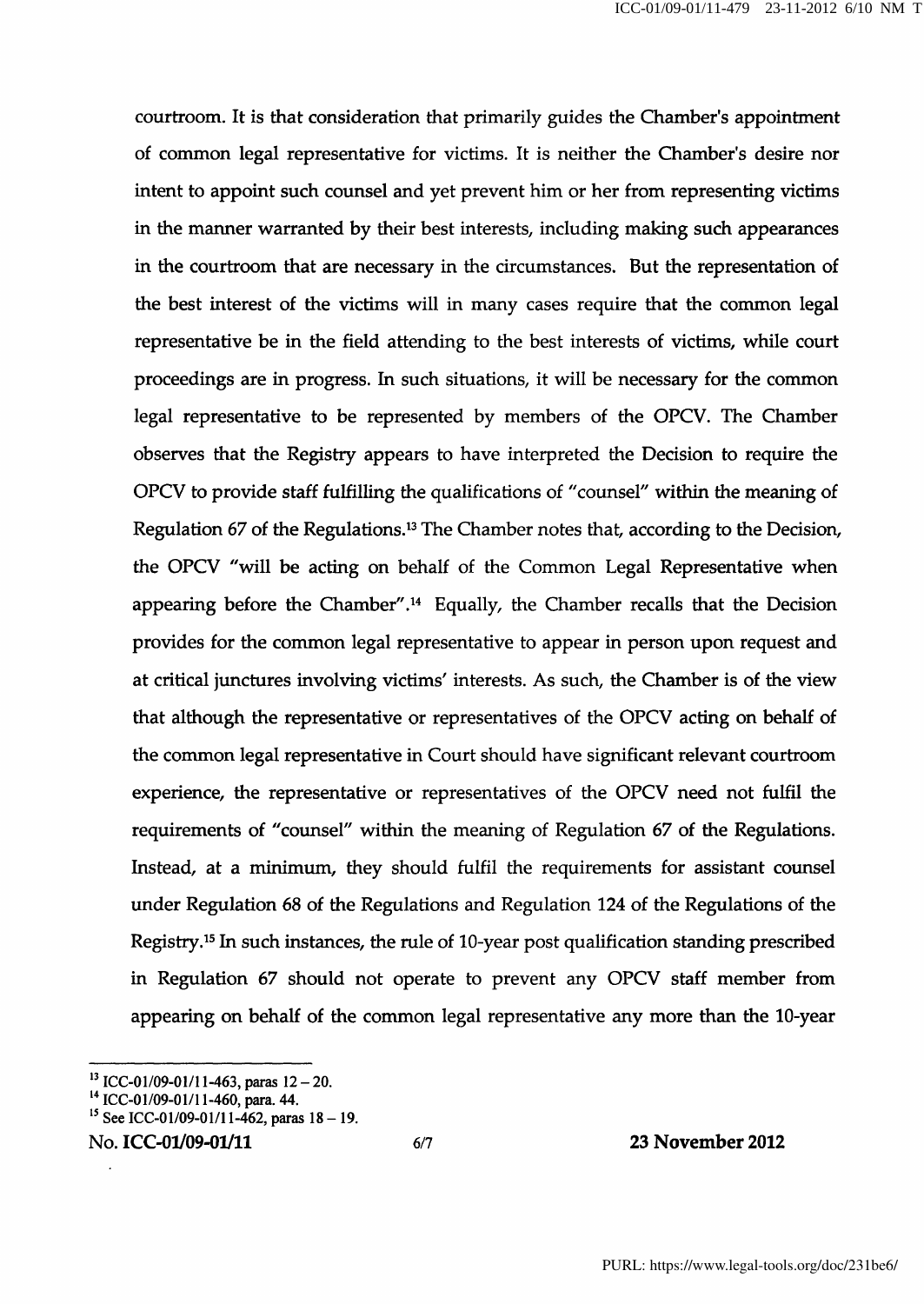rule stands in the way of any counsel appearing to represent the Prosecutor or the lead Defence Counsel in a case.

9. In order to ensure the effective functioning of the common legal representation system, the common legal representative and the OPCV are directed to undertake discussions regarding their cooperation.

# FOR THE FOREGOING REASONS, THE CHAMBER HEREBY

TERMINATES Ms. Ghana's appointment as common legal representative of victims in the Ruto and Sang case;

APPOINTS Mr Wilfred Nderitu as common legal representative of victims in the Ruto and Sang case;

DIRECTS the common legal representative and the OPCV to undertake discussions regarding their cooperation.

Judge Eboe-Osuji appends his dissenting opinion.

Done in both English and French, the English version being authoritative.

 $1444$ 

Judge Kuniko Ozaki, Presiding

Judge Christine Van den Wyngaert Judge Chile Eboe-Osuji

Dated 23 November 2012

At The Hague, The Netherlands

No. ICC-01/09-01/11 7/7 23 November 2012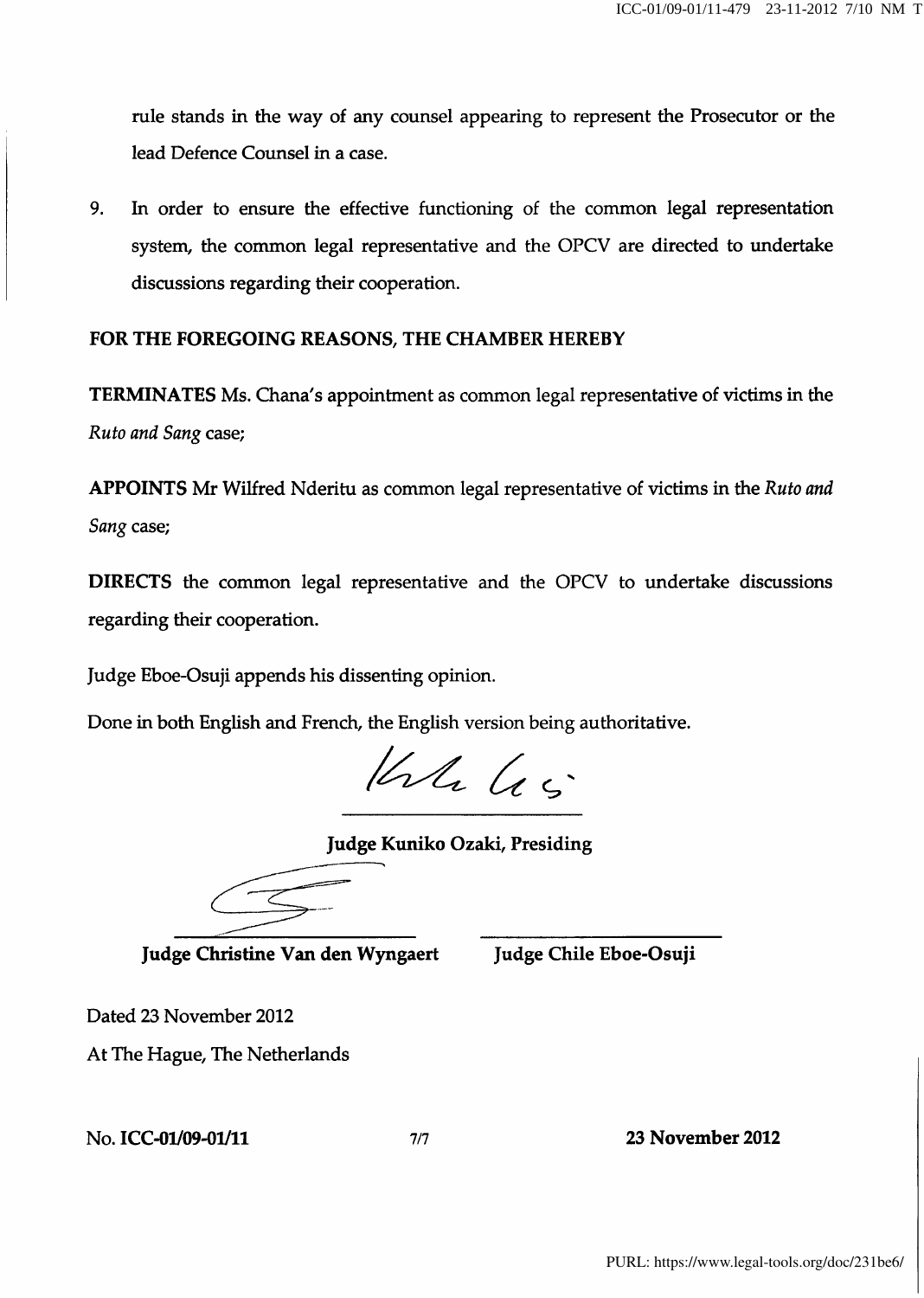## DISSENTING OPINION OF JUDGE EBOE-OSUJI

1. I am of the firm view that victims should benefit from the highest-quality representation that is possible in the circumstances—both in general and in the courtroom. It is that consideration that should primarily guide the appointment of counsel for victims. It is counter-productive to appoint such counsel and yet prevent him or her from representing the victims in the manner warranted by their best interests. Such top quality counsel should be able to make, with leave of the Chamber, such appearances in the courtroom as are necessary in the circumstances. But the representation of the best interests of the victims and the efficient conduct of litigation will in many cases require that the common legal representative be in the field attending to other aspects of the victims' interests, while court proceedings are in progress. In such situations, it will be necessary for the counsel for victims to be represented by members of the OPCV, under the same considerations that permit the Prosecutor or lead Defence Counsel to be represented by other counsel, bearing in mind the division of labour indicated by the Chamber in the decision of 3 October 2012 on victims' representation and participation.<sup>1</sup> To the extent that the Chamber's decision conveys the same message, I am in agreement.

2. But I disagree with the Chamber's decision that relieves from retainer counsel that has been representing victims all along and who has indicated a continuing interest so to do. And not to be ignored is that counsel's Kenyan nationality and her familiarity with the country.

3. In the decision of 3 October 2012, the Chamber had expressed the view that in the present case certain indicated objectives 'may best be achieved with a Common Legal Representative based in Kenya.<sup>2</sup> [Emphasis added.] But that was not an isolated pronouncement. Rather, the Chamber had, in that cormection, pointed to a 'balance' that the Chamber 'must find' among a number of objectives. Those objectives 'include' the following in particular: '(a) the need to ensure that the participation of victims, through their legal representative, is as meaningful as possible, as opposed to purely symbolic; (b) the purpose of common legal representation, which is not only to represent the views and concerns of the victims, but also to allow victims to follow and understand the development of the trial; (c) the Chamber's duty to ensure that the proceedings are conducted efficiently and with the appropriate celerity, and (d) the Chamber's obligation under Article 68(3) of the Statute to

 $^1$  Prosecutor v Ruto and Sang (Decision on Victims' Representation and Participation), 3 October 2012, ICC-01/09-01/11-460, paras  $40-44$ .

 $^2$  *Ibid*, para 60.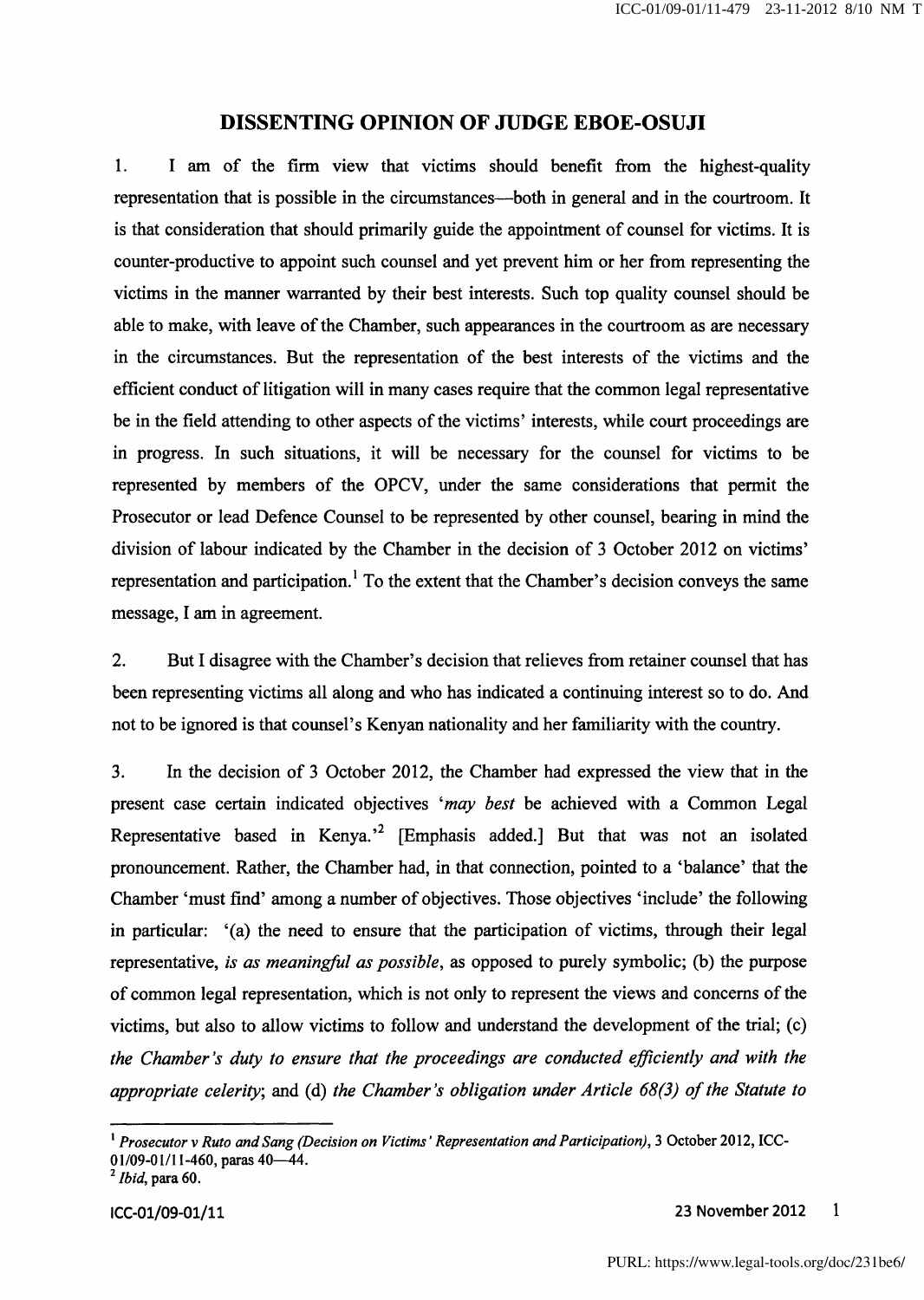ensure that the manner in which victims participate is not prejudicial to or inconsistent with the rights of the accused and a fair and impartial trial.<sup>3</sup> [Emphases added.]

4. In my view, it is very sensible to say that the balancing of these objectives—^that the Chamber 'must find'—'may best be achieved' if the victims' representative is based in Kenya. But aside from those particular objectives and their balancing, it is a matter of eminent common sense to prompt a public functionary, who is assigning counsel to clients on legal aid, to consider that it *may be best* for lawyers to be based in a location that makes them more easily accessible to the clients they represent. This, of course, is without prejudice to the right of a fee-paying client to prefer, for whatever reason, that her lawyer be located as far away from her as possible.

5. I do not, however, consider that the Chamber's statement that the indicated objectives 'may best be achieved' if the victims' counsel is based in Kenya should now be applied as a peremptory edict that overrides all other considerations:—^that is to say, that counsel for victims must be based in Kenya for the duration of the trial or else be effectively disqualified. There may be circumstances in which the termination of victims' counsel's retainer, as was done in the Chamber's decision, on grounds of failure or inability to commit to full-time location in Kenya at all times 'may' not be the 'best' thing that is required by the objectives indicated by the Chamber in the decision of 3 October 2012. That then makes willingness to reside in Kenya for lengthy periods one important factor—^but not always the overriding one—^to be taken into account in the appointment of counsel who will effectively represent the best interests of the victims. Indeed, the Chamber had indicated as much when it gave the following direction to the Registry: 'In selecting a candidate, the Registry should consider the candidate's knowledge of the details of the case and of the specific situation of the victim community and the candidate's willingness and ability to maintain an ongoing presence in Kenya throughout the course of the proceedings.<sup> $4$ </sup> The factor of willingness to be based in Kenya at all times for the duration of the case was not there indicated as exclusive or overriding. The Chamber had additionally directed the Registry to take into account an 'established relationship of trust with the victims or ability to establish such a relationship,'^ among other things.

ICC-01/09-01/11 23 November 2012  $\overline{2}$ 

 $^3$  ICC-01/09-01/11-460, para 59.

 $^4$  *Ibid*, para 61.

<sup>&#</sup>x27;Ibid.